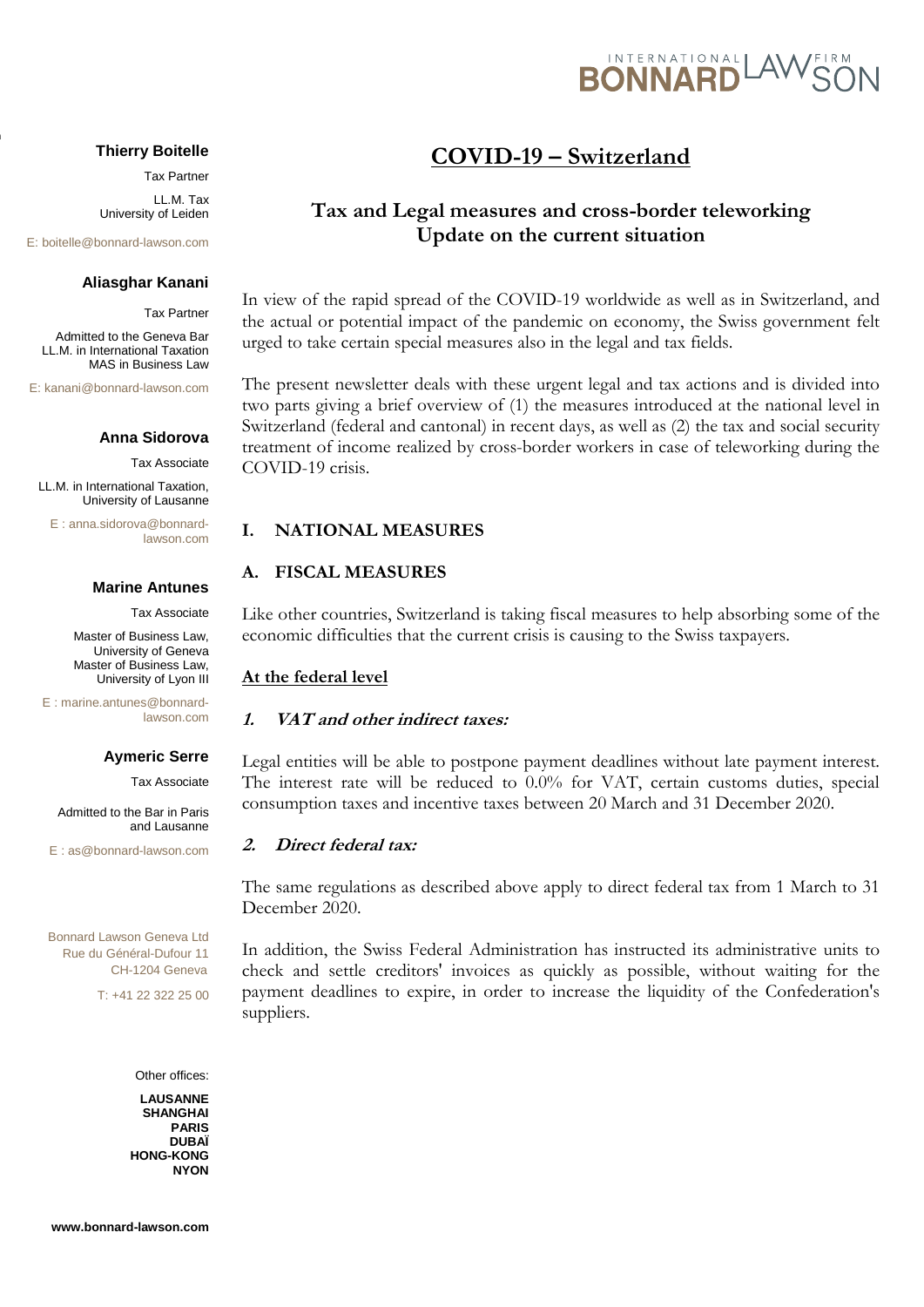# **RONNARD** AWS

# **At the cantonal level (some examples):**

# **1. Zurich**

 $\overline{\mathbf{r}}$ 

The canton of Zurich was one of the first to announce, on 20 March 2020, certain tax measures as part of its "Corona package", in particular:

- Extension of the deadline for filing tax returns until 31 May 2020 for all individual taxpayers. The extension of the deadline is particularly useful as many municipal administrations in Zurich, as well as in other cantons, have closed their counters in the meantime and only provide information by telephone and e-mail;
- Amendment (upon request) of advance tax payments for companies expecting to incur losses due to the negative effects of the virus, or by individuals experiencing a loss of income;
- Deferred payment of taxes: individuals and companies who are currently unable to pay their most recent tax bills due to the consequences of the virus have the option of deferring payment or paying by instalments;
- Relief from late payment interest: an exemption from interest on arrears would in principle be granted for the period from 1 March 2020 to 31 December 2020. For the time being, this exemption has not yet been communicated by the Canton of Zurich.

# **2. Geneva**

On 23 March 2020, the Geneva State Council announced a series of tax measures intended to alleviate the consequences of COVID-19. Its main action is the abolition, from 24 March to 31 December 2020, of all interest in favor of the State for all periodic taxes, whether for individuals or legal entities, a measure which will cost the Canton an estimated 64 million Swiss francs.

An extended deadline may also be granted by the Geneva tax administration ("**GTA**") for the payment of the 2019 cantonal and communal taxes, which may be made in a maximum of eight monthly instalments and which deadline must be requested within 30 days of the date of notification of the tax assessment.

It will also be possible to modify or postpone the 2020 tax instalments for taxpayers whose income or turnover is falling. Those who postpone the payment of advance payments will not receive a reminder, and late payment interest on 2020 advance payments is waived.

Finally, a general extended deadline of 31 May 2020 for filing tax returns has been granted, as well as for applications for the revision of the tax at source, including applications for the quasi-resident status. The deadline for responding to information requests from the GTA is also extended to 31 May 2020. The publication of payment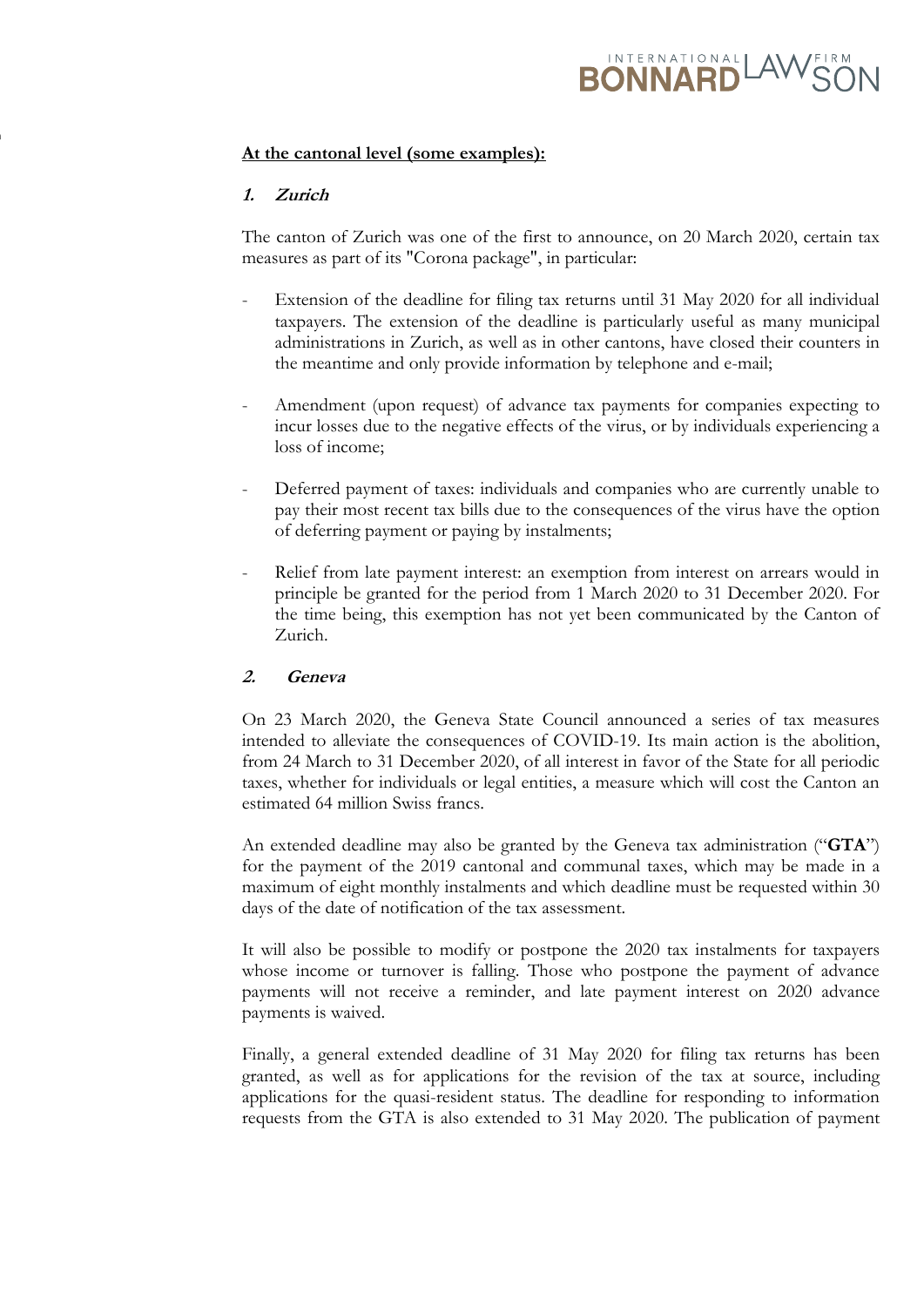

slips and decisions on claims for cantonal and communal tax and direct federal tax for individuals and legal entities, and those taxed at source, are postponed to 30 April 2020.

In addition, the GTA will work together with the Foundation for Business Support with the aim of offering facilitated payment arrangements to companies.

#### **3. Vaud**

 $\overline{\mathbf{r}}$ 

On 18 March 2020, the Council of State of the Canton of Vaud announced an initial measure to ease the burden on individuals and legal entities, namely the possibility of requesting an amendment to their tax instalments for the year 2020 from that date. Consequently, a self-employed person who anticipates, for example, reduced earnings for the year 2020 can request a change in his or her tax instalments to a lower level than was anticipated at the beginning of the year.

#### **4. Valais**

The general deadline for filing the 2019 personal tax return and the deadline for requesting revisions to the tax at source are extended from 31 March to 31 May 2020, without the need for a request from the taxpayer. Moreover, the Cantonal Tax Service encourages taxpayers to file their tax return via internet.

In addition, the State of Valais is asking to avoid going to the counters of the cantonal administration and instead to make use of online services, telephone or e-mail. In principle, non-priority services rendered by the Valais tax administration could be suspended and postponed depending on the evolution of the situation.

# **B. LEGAL AND ADMINISTRATIVE MESURES**

# **1. Standstill of deadlines for debt collection proceedings under the Swiss Federal Debt Enforcement and Bankruptcy Act:**

On 18 March 2020, the Swiss Federal Council decided that debtors cannot be prosecuted throughout Switzerland from 19 March to 4 April 2020 inclusive. During this period, it will not be possible to notify debtors of acts of debt collection.

In concrete terms, this freezing of deadlines means that the debt collection offices and courts will not take any measures to collect debts in accordance with the Federal Debt Enforcement and Bankruptcy Act; in particular, they will not serve any payment orders on debtors or declare a company bankrupt. However, it is still possible, among other things, to take freezing measures against debtors.

Although the suspension of deadlines applies to all Swiss companies, it does not release them from their obligation to pay overdue invoices and from their board of directors' obligation to notify the judge in the event of overindebtedness. In addition, creditors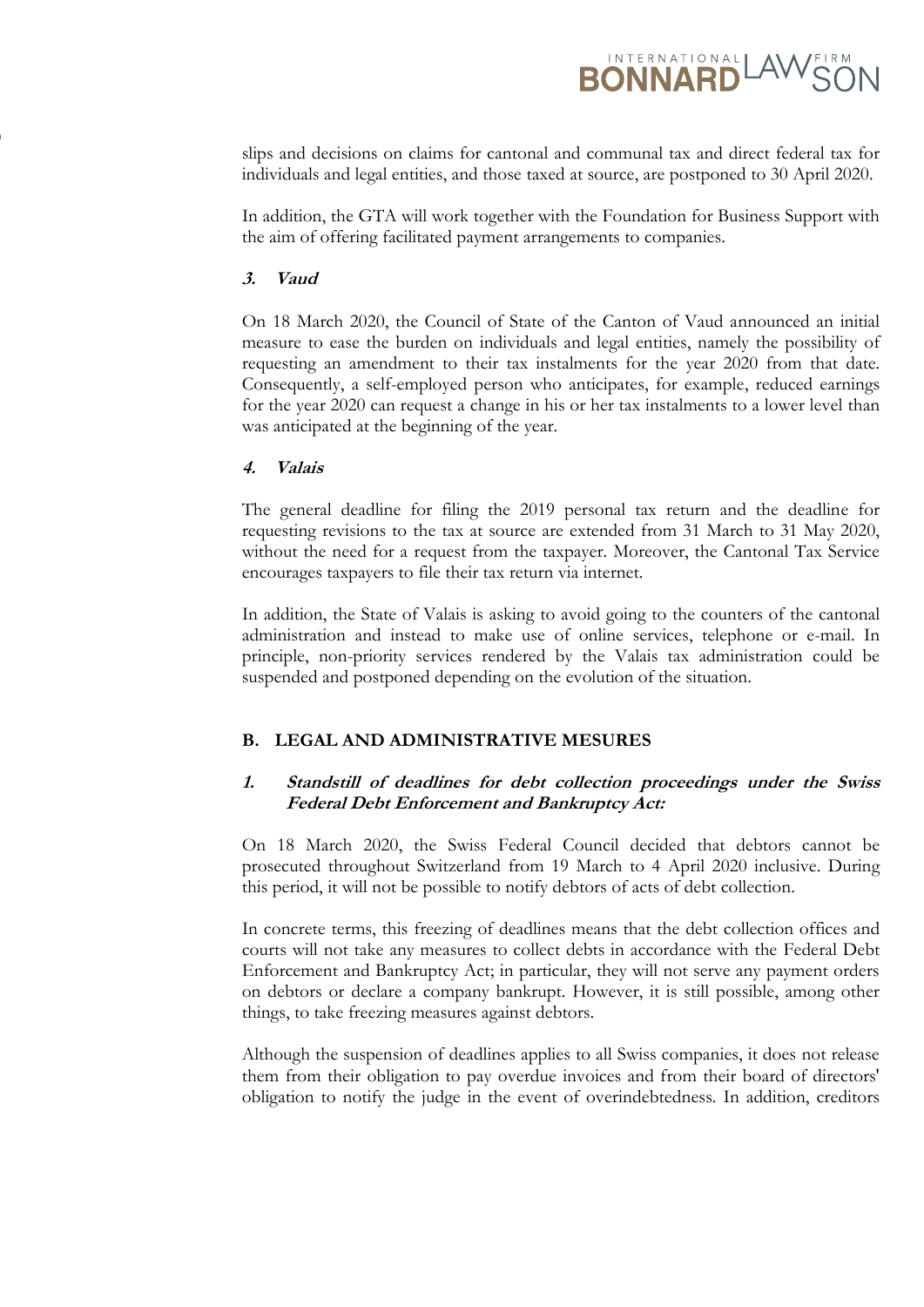

can still initiate collection proceedings against their debtors, but enforcement measures will be suspended.

### **2. Extension of judicial vacations in civil and administrative matters**

On 20 March 2020, the Swiss Federal Council decided to bring forward the Easter judicial vacations in civil and administrative matters and to start them the day after the announcement.

Thus, the court holidays will last from 21 March 2020 to 19 April 2020 inclusive.

This measure concerns the cantonal and federal courts and does not apply to proceedings which, under current law, do not normally benefit from judicial vacations, i.e. urgent cases and criminal proceedings. In the case of these procedures, extensions must continue to be required. However, requests for extensions can now also be made by eFax, without being duplicated by sending a paper letter. Replies will be communicated to all parties, if possible, through the same channel as the one used for the request.

In order to ensure the smooth functioning of the judicial system in times of crisis, the Federal Council has renounced (i) to postpone all hearings and (ii) to no longer to notify judgements or decisions of the authorities. Nevertheless, the courts retain a certain flexibility in their functioning. In particular, they have the possibility of cancelling or postponing non-urgent hearings, extending or restoring certain deadlines.

#### **3. Other measures to support the economy:**

 $\overline{\mathbf{r}}$ 

- Employers may apply for deferral of payment of **social security contributions**, without negative interest from the time the deferral is granted. They will also be able to adjust the usual amount of advance payments for these contributions in the event of a significant reduction in the wage bill. These measures also apply to selfemployed persons whose turnover has fallen.
- Specific **transitional credits** have been introduced (total volume CHF 20 billion) aimed at providing Swiss SMEs with transitional bank credits. The following two types of bridge loans are envisaged:
- Loans up to CHF 500'000: the credit is disbursed immediately without review by the banks. The Confederation guarantees the bank 100% of the default risk. According to the Federal Council, these loans should cover more than 90% of the companies affected by COVID-19;
- Loans from CHF 500'000 to 20 million: these loans will be 85% guaranteed by the Confederation. In the spirit of shared responsibility, a brief credit assessment by the bank is required.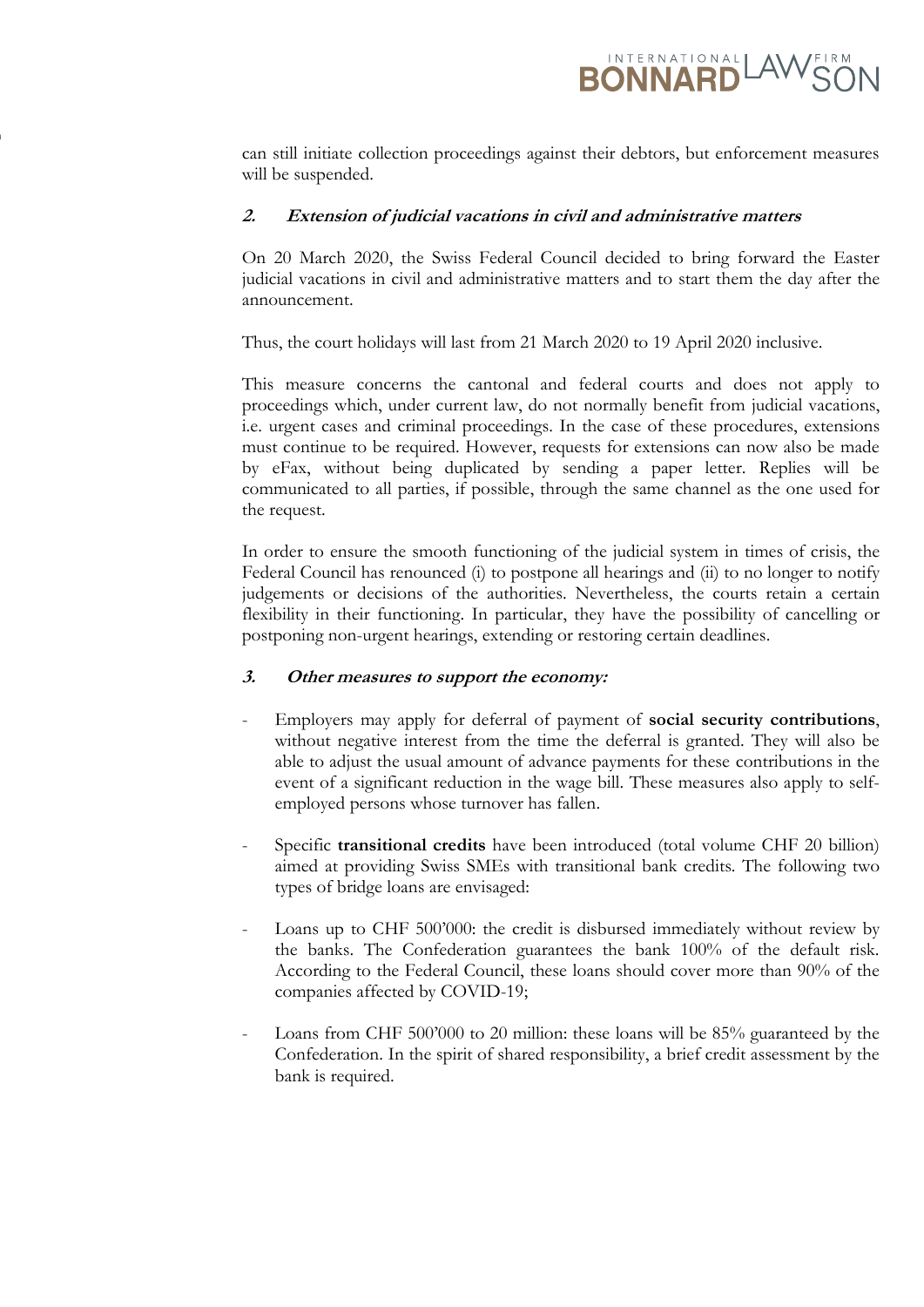# **BONNARD** AWS

- An emergency ordinance has already been drafted in this sense and was released this Wednesday, 25 March 2020, and entered into force on Thursday, 26 March 2020. According to the Ordinance, the collection of default interest on tax claims of natural and legal persons shall be waived if the tax claim has fallen due in the period between 1 March 2020 and 31 December 2020 (this will not include fines and fees). The waiver of negative interest is limited to 31 December 2020. This temporary waiver shall apply both to tax claims in the tax period 2020 and to tax claims relating to earlier tax periods, provided that the due date for provisional or definitive taxation is in the period between 1 March and 31 December 2020.
- In addition, the Swiss Tax Authorities should grant payment facilities. Thus, if the payment, within the prescribed period of the tax, interests and costs as well as the fine subsequently imposed for a contravention would have very harsh financial consequences for the debtor, the collecting authority may extend the period of payment or authorize payment by instalments.
- **Extension of short-time working** (reduction of working hours) and simplification of procedures.
- **Compensation for loss of earnings for self-employed persons** in the following cases:
	- closure of schools ;

 $\overline{\mathbf{r}}$ 

- quarantine ordered by a doctor;
- closure of an independently managed establishment open to the public.

Compensation is paid on the basis of the earnings loss allowance scheme and is paid in the form of daily allowances. These correspond to 80% of salary and are capped at CHF 196 per day.

- **Earnings loss allowances for employees** : Parents of children up to the age of 12 and other persons who have to interrupt their gainful activity because the care of their children is no longer possible by third parties or persons who have been quarantined are entitled to loss of earnings allowances if they (i) are employees and (ii) are compulsorily insured with the AHV.

# **II. INTERNATIONAL TAX MEASURES: SITUATION OF CROSS-BORDER TELEWORKERS**

Switzerland and France, as well as Germany, have recently decided on a pragmatic approach in view of the circumstances of COVID-19. We focus in particular on the cross-border workers living in France and working in the canton of Geneva. It is important to raise this issue because the canton of Geneva counts approximately 85'000 French resident border workers.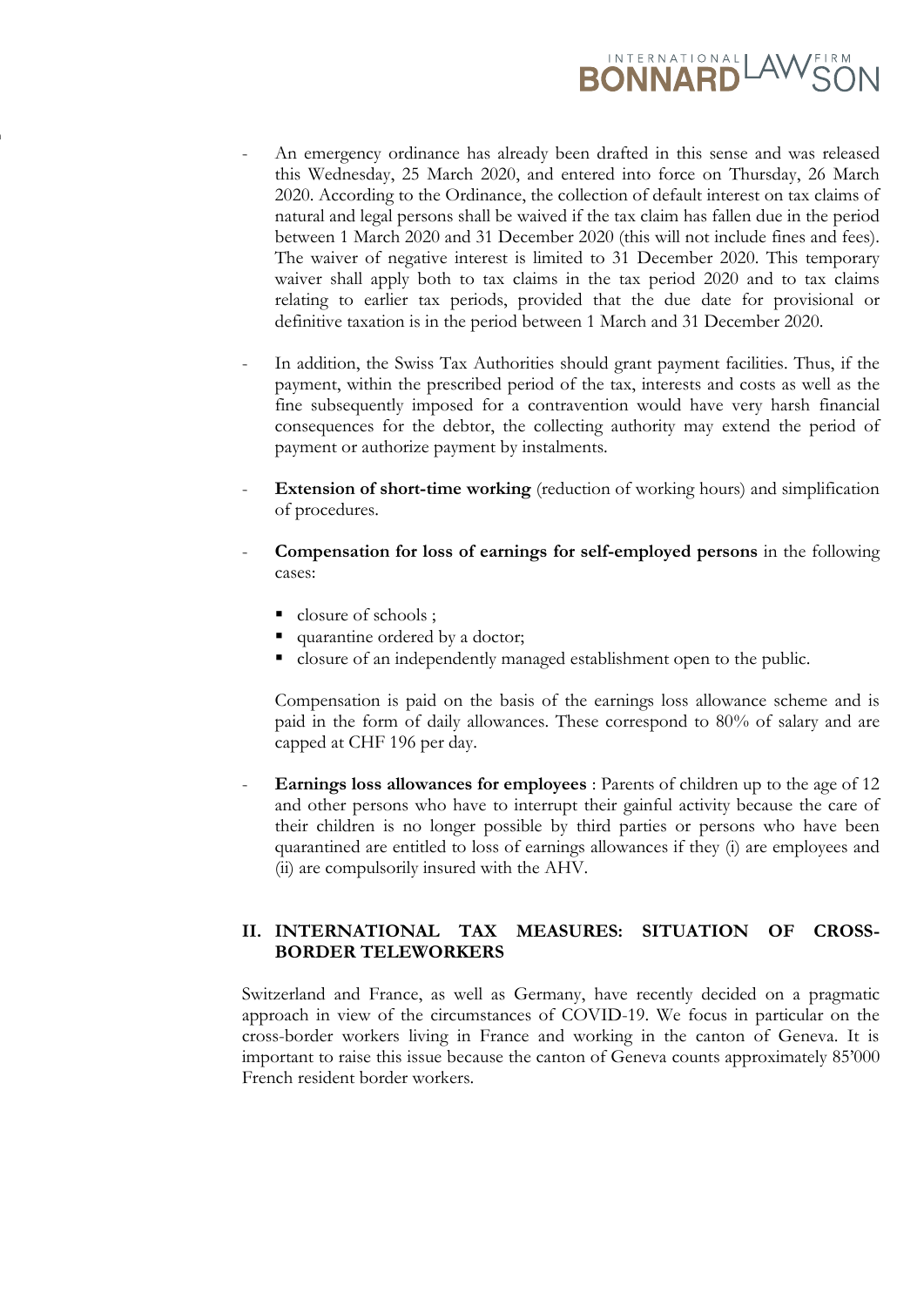# **BONNARD** LAWS

# **1. Tax issue**

 $\overline{\mathbf{r}}$ 

As a reminder, a cross-border worker is an employee who resides in one State and carries out his professional activity in another State, and who returns to his domicile, in principle every day. The imposing of containment due to COVID-19 disrupts the situation of a cross-border worker, who can no longer carry out his activity on Swiss territory, and who must, in many cases, telework from his domicile.

However, Article 17 of the Double Tax Treaty concluded between France and Switzerland provides as a general rule that income received in respect of employment may be taxed in the State of residence **unless the employment is exercised in another State**.

In accordance with the double tax treaty, the income of a cross-border worker living in France and physically exercising his activity in Switzerland must be taxed in Switzerland. On the contrary, if a cross-border worker carries out his activity at his place of domicile in France, his income should be taxed in France. Therefore, according to the double tax treaty, when a cross-border worker teleworks from his country of residence, the days of teleworking should be taxed in the country of residence.

However, considering the exceptional situation caused by COVID-19, the French Ministry of Europe and Foreign Affairs published on 19 March 2020 a *communiqué* on the situation of cross-border teleworkers. The Ministry states that allowing cross-border workers to telework at their domicile will not have any consequences on the tax regime applicable to them in this situation of emergency. As a result, France renounces to its right to tax the teleworking days of its cross-border worker during the period of containment due to COVID-19. In other words, a French resident cross-border teleworker continues to be subject to the Swiss tax regime.

# **2. Social Security issue**

According to EU Regulation No. 883/2004 on the coordination of social security systems between the European Community and Switzerland, when a substantial part of the professional activity (exceeding 25%) is carried out in the country of residence, the social security applicable will be that of the country of residence.

In periods of teleworking, cross-border workers residing in France and their Swiss resident employers would have to be careful not to exceed more than 25% of their working time in France, otherwise they would become subject to French instead of Swiss social security.

Nevertheless, the French Ministry of Europe and Foreign Affairs declared on 19 March 2020 that, given the exceptional circumstances related to COVID-19, the increase in time spent on French territory due to the increased use of teleworking (usually limited to 25%) will have no impact on the social security coverage: a cross-border worker will therefore still benefit from a social security coverage in his State of activity.